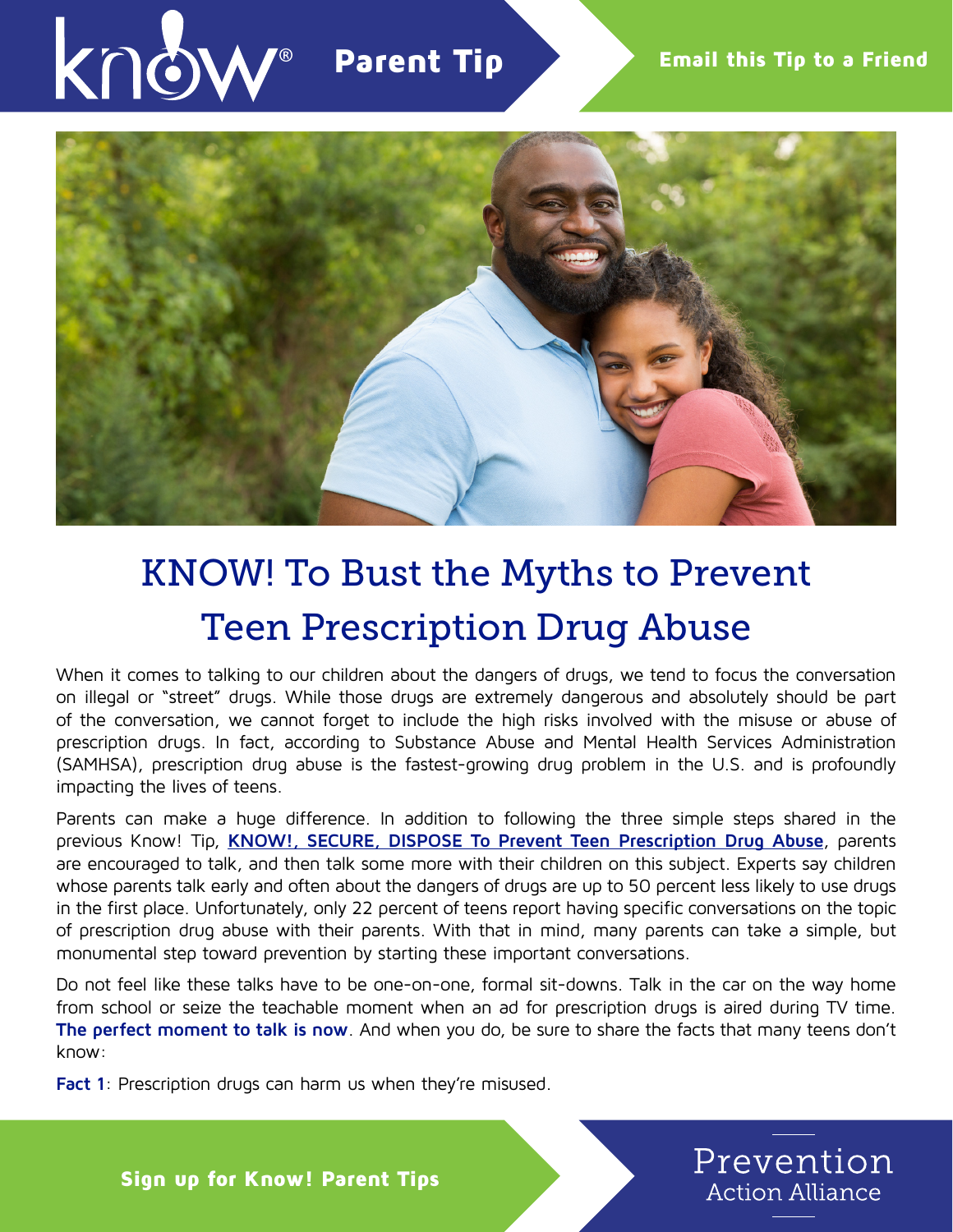Parent Tip

Fact 2: Prescription drugs can be addictive and have varying, harmful side effects. Use them only when you need them and as directed by a doctor.

**Fact 3**: Sharing your prescription, even with good intentions, is both dangerous and illegal. Prescription drugs are only safe when used at the correct dosage, by the person they have been prescribed for. Your medicines might interact harmfully with someone else's medication, prove to be too much of a dose for that person, or otherwise harm that person.

When talking with your child on this topic, it is helpful to understand WHY young people abuse prescription drugs. The most common reasons reported by teens include:

- To get high
- To self-medicate (pain, anxiety, insomnia)
- To improve academic or spots performance
- To lose weight
- To be daring or out of curiosity

The most misused and abused prescription drugs fall under three categories: **opioids** (relieve pain), **depressants** (ease anxiety and treat insomnia), and **stimulants** (increase attention and alertness).

It is typical for the same drug to be abused for different reasons. For example, boys are more likely to abuse stimulants to get high, while girls are more likely to abuse stimulants to lose weight or stay alert.

Remember, when used as intended, by the person they were prescribed for, prescription medications are usually safe and effective. However, when misused or abused, prescription medicines can be dangerous and even deadly. If you suspect or know your child is abusing prescription drugs, contact your family physician for guidance, direction, and next steps, or visit **[findtreatment.gov](https://findtreatment.gov/)** for a treatment facility near you.

In addition to securing medications in our homes and properly disposing of unused, unwanted and expired medicines, we can significantly decrease the odds of our children experimenting with these dangerous drugs simply by talking with them regularly and educating them on the misconceptions and high risks of prescription drug abuse.

## Sources

[Substance Abuse and Mental Health Services Administration \(SAMHSA\): Rise in Prescription Drug Misuse](https://www.samhsa.gov/homelessness-programs-resources/hpr-resources/teen-prescription-drug-misuse-abuse) [and Abuse Impacting Teens. July 2020.](https://www.samhsa.gov/homelessness-programs-resources/hpr-resources/teen-prescription-drug-misuse-abuse)

[Substance Abuse and Mental Health Services Administration \(SAMHSA\): Talking to Your Kids About](https://store.samhsa.gov/sites/default/files/d7/priv/sma12-4676b1.pdf) [Prescription Drug Abuse.](https://store.samhsa.gov/sites/default/files/d7/priv/sma12-4676b1.pdf)

U.S. Drug Enforcement Agency: Prescription for Disaster: How Teens Abuse Medicine, Third Edition.

## About Know! Parent Tips

Everyone has a role in prevention. By reading and sharing this Know! Parent Tip today, you're doing your part to prevent substance misuse and create a healthier world for all.

Prevention **Action Alliance** 

Prevention

**Action Alliance**